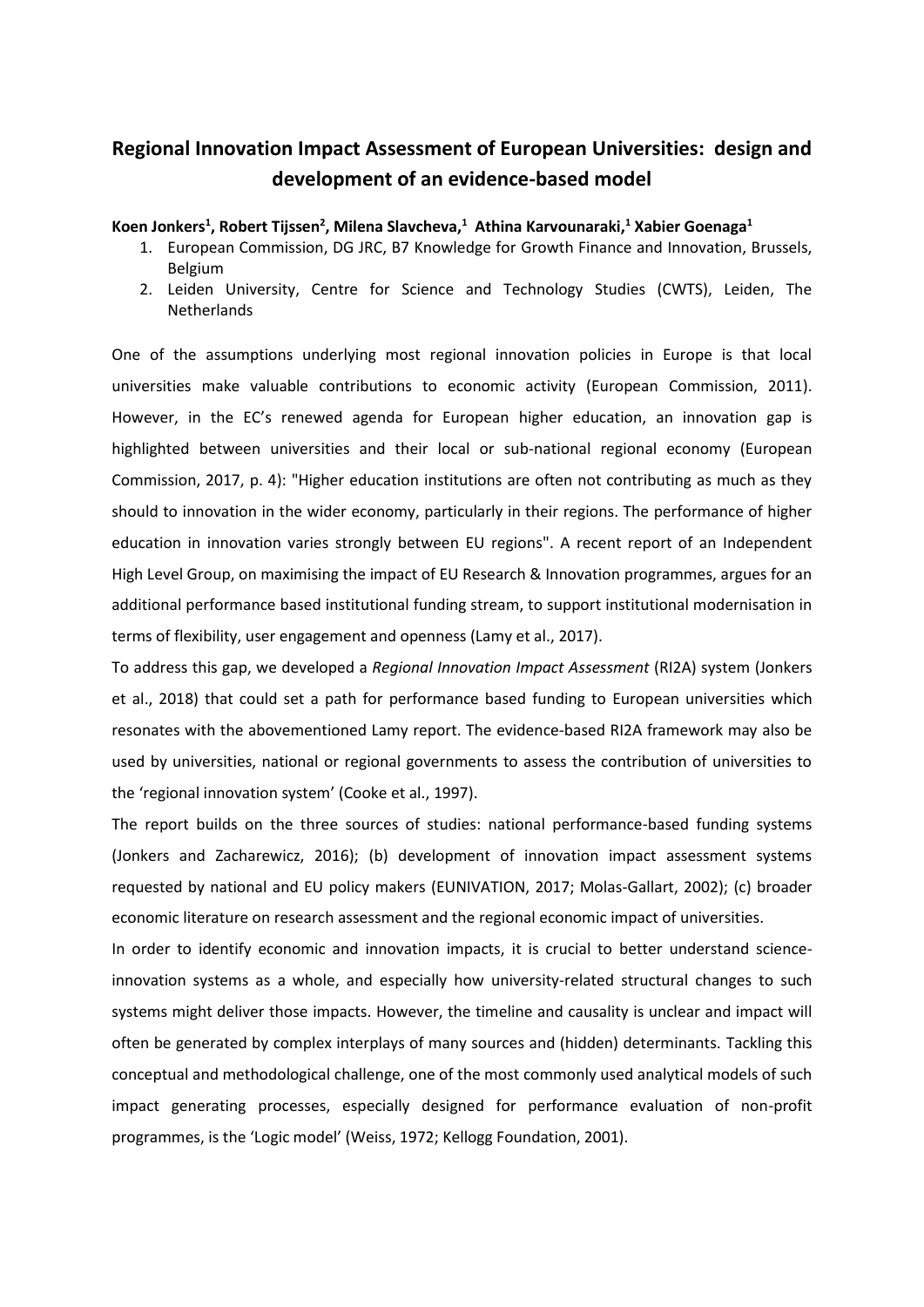## Figure 1 **Logic model of impact generating processes Figure 2 Contributions of universities to regional**



Source: adapted from Technopolis Group (1999) Source: adapted from Goldstein and Renault (2004)

Figure 1 displays a graphical representation of the Logic model, embedded in the broader context of mission-oriented programmes driven by societal needs, economic problems or other issues. There is an implicit time-line in this one-directional 'linear' model. The variant on display clarifies the important distinction between important stages in the process of generating impacts and innovations. While this model implies that 'impacts' may lie further in the future, it also specifies shorter-term 'outputs' and 'results' that provide an indication of progress towards long-term objectives. It often takes many years before an identifiable innovation impact emerges. By then it may prove almost impossible to track its exact provenance and attribute to it a specific university as source of origin.

The UK government for example accepted that it is impractical, if not impossible, to unambiguously measure the socioeconomic impact of university research. This has led to the decision to focus on 'impact pathways'. The UK government opted for a qualitative assessment of knowledge transfer activities and other ways to engage key stakeholders and the general public (Research Councils UK, 2011). Unlike the Research Excellence Framework (REF) in the United Kingdom, the approach taken in this study is to focus solely on the impact of universities on innovation and regional economic development. Most existing innovation impact assessments of universities tend to focus on knowledge exploitation activities and outputs that are better captured under the heading 'innovation potential': notably on the impact of academic research on business sector R&D and technological innovation, or on academic entrepreneurship and university spin-off companies.

However, sophisticated assessment systems could adopt a broader conceptualisation. The 'economic' dimension explicitly includes the component 'education', thus capturing the major impact universities can have on innovation and innovative potential of their local region through the provision of tertiary-level teaching and training. The steady supply of high-quality human resources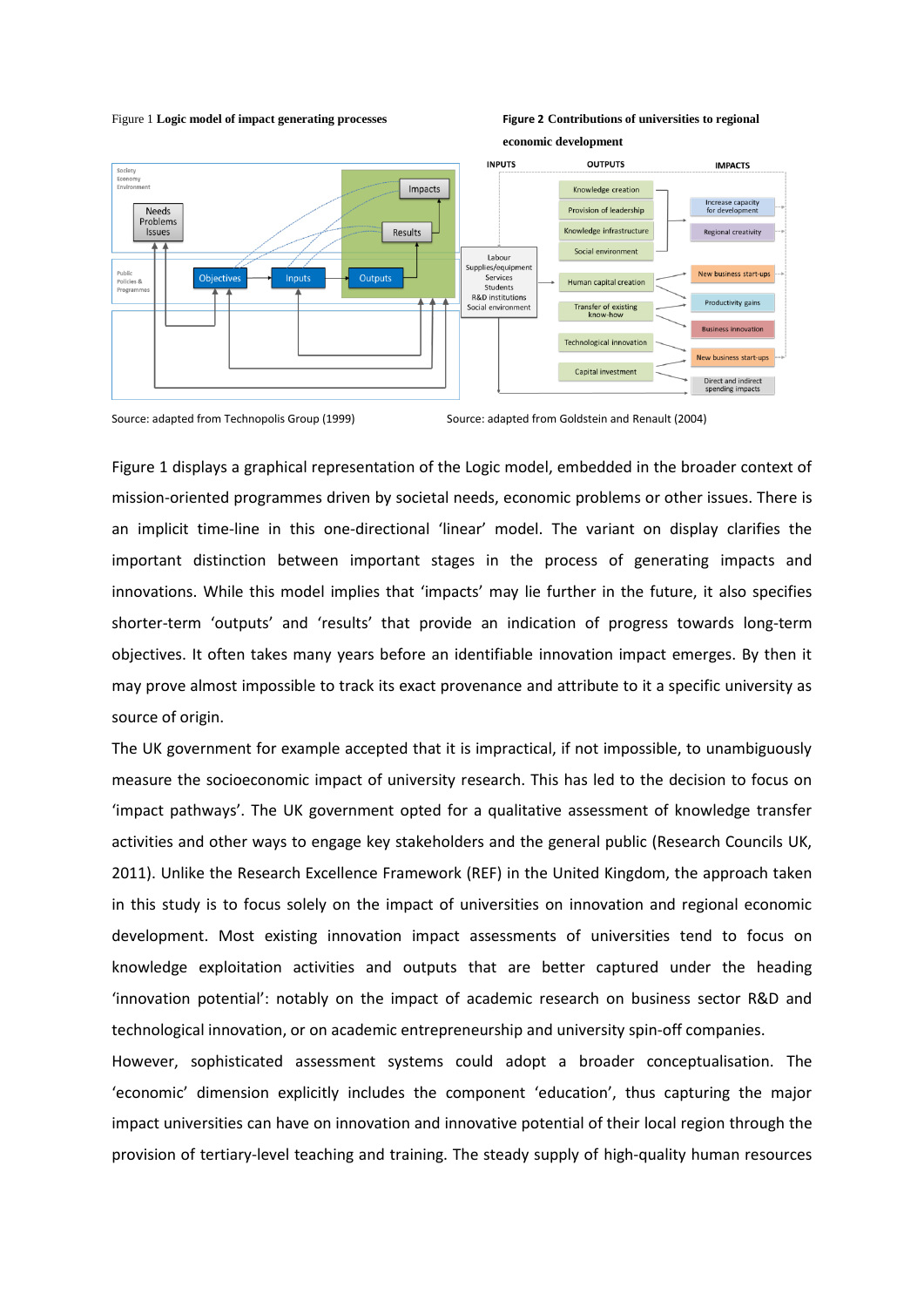from local universities can be a key contributor to regional innovation systems. Universities can also play a role in providing entrepreneurial skills and thus foster the development of new innovative ventures.

We can now tackle the generic concept '*regional innovation impacts*' within the analytical framework of the Logic model. The aggregate-level model is depicted in Figure 2. This dedicated model is one of many possible variants; it mainly serves to illustrate the variety of university outputs and impacts that may contribute to a region's economic development. While some short-term impacts, especially those with obvious 'direct' causal linkages to their university origin, are relatively easy to capture and count (e.g. new business start-ups), most long-term 'indirect' impacts are difficult to unambiguously identify or measure precisely (e.g. productivity gains). In this report this framework is used to assess the innovation impact of university rather than the broader economic impact, although some aspects may be indirectly addressed. Therefore only innovation-related indicators will be considered.

Ideally, one would like to have at least one high-quality quantitative measure for each of the components listed in Figure 2. Unfortunately, the development of performance indicators and metrics of the regional innovation impact of universities is still in its infancy mainly because operationalization and measurement of *'innovation impact*' is fraught with methodological difficulties (similarly to '*economic impact*'). Apart from classifying impacts on the basis of their time horizon (short term, medium term, and long term impact), one can classify (potential) impacts by four general characteristics of a university's activity profile.

On the basis of a review of the strengths and weaknesses of different assessment approaches, the RI<sup>2</sup>A system will enable universities to choose their own set of preferred performance indicators. However, the self-assessment and selected indicators should cover at least the following four broad categories (RI<sup>2</sup>A dimensions):

- Education and human capital development;
- Research, technological development, knowledge transfer and commercialisation;
- Entrepreneurship and support to enterprise development;
- Regional orientation, strategic development and knowledge infrastructure.

This categorization and classification system is the backbone of our assessment framework. A preselected list of indicators (related from 'Results' or 'Impacts' category as mentioned in Figure 1) are supplied in a separate '*indicator box*' for each dimension. Such a typology also suggests the design of a 'regional impact matrix', where these impact sources are connected to impact categories. Depending on the aim and level of the assessment (city, metropolitan area, sub-national region,) in the actual implementation of the  $RI^2A$ , specific weights will be attached to each of the impact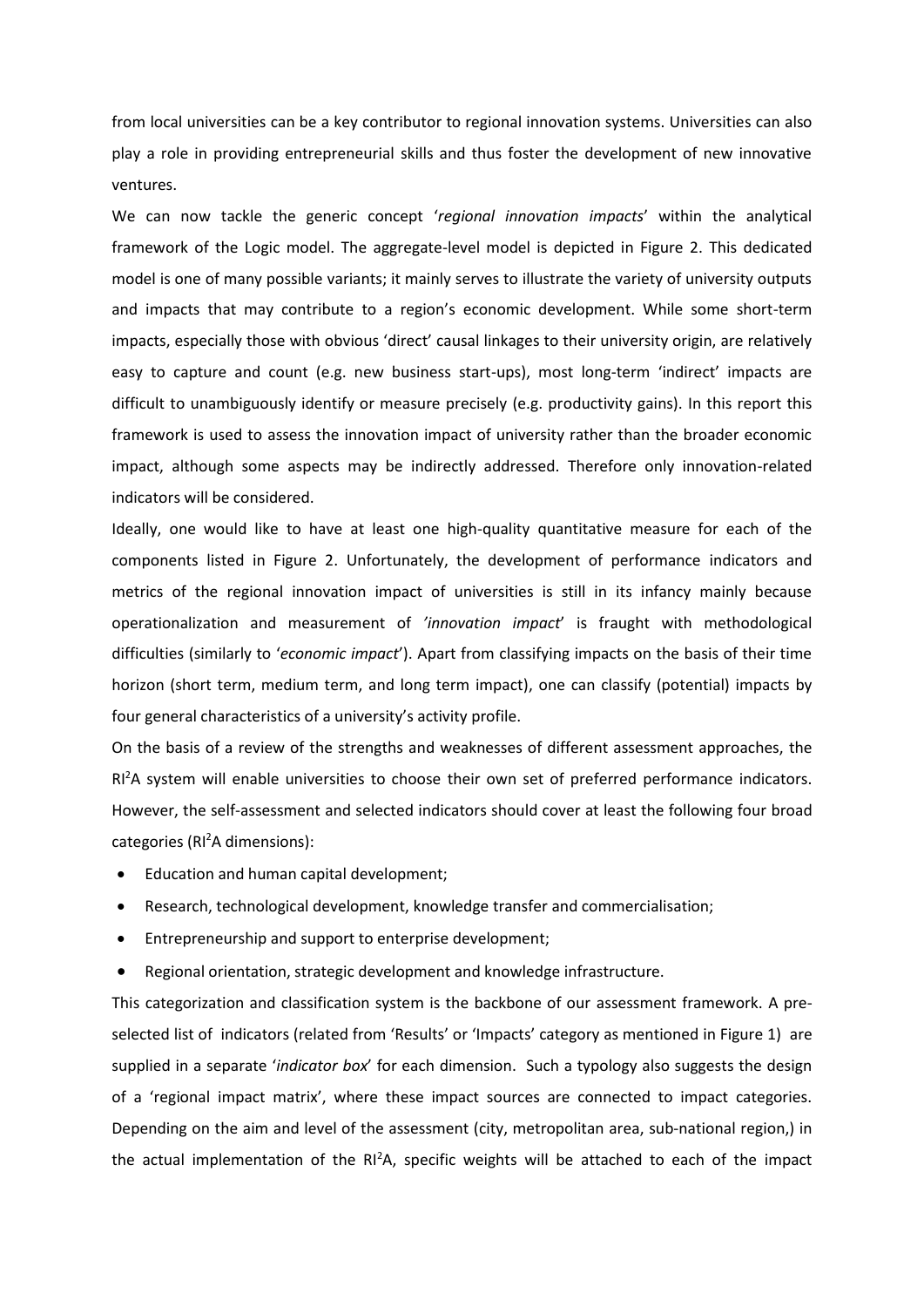categories. In this way universities will be incentivised to deploy relevant activities in these directions and/or be supported in expanding their ongoing activities.

The RI<sup>2</sup>A system comprises of three main analytical components:

- quantitative, metrics-based indicators to measure innovation impact and monitor its dynamics ('numbers');
- qualitative contextualisation of these indicators potentially supplemented with qualitative evidence of specific impact incidences ('narrative');
- integrated analytical framework that focusses on the geographical dimension of outcomes and impacts produced by universities.

The indicators in the 'RI<sup>2</sup>A profile' should thus feed into a university level case study, a so-called "narrative with numbers", in which indicators of the innovation performance of universities are contextualised and supported qualitatively. This evidence-base could be supplemented with information on recently observed impacts or descriptions of specific impact pathways. University can also describe "how" they have a positive impact on their regional innovation ecosystem, potentially beyond what is captured by the available performance indicators. The contextual information on the region in which the university operates can be supported with indicators on the regional development level.

Scientific peers are not necessarily good at judging socio-economic impacts (Debackere et al., forthcoming). The fact that key concepts and notions are still in flux, and may not be understood the same by all experts, suggests the application of expert panel reviews, which allows for contesting and conflicting opinions that can be played out and negotiated for consensus seeking (Derrick, 2017). An important implementation challenge is to find sufficient numbers of skilled evaluators to assess the university-level case studies. To this end an EU level pool of experts should be considered. The further development of a  $RI^2A$  system will require the buy-in and involvement of key stakeholders. Subsequent step in the development of such an Innovation Performance Based Funding framework and an associated assessment system will be discussed. These steps include an assessment of potential European and National policy instruments through which the system can be implemented (forthcoming) as well as the first steps in a comparative case study based on detailed university level case studies developed by different types of universities from different parts of the European Union following the RI<sup>2</sup>A framework. The analysis of these cases should serve to highlight some of the strengths and weaknesses of the proposed approach as well as to identify some generalizable lessons regarding the innovation impact of different types of universities on their innovation ecosystem. At present we are involved in discussions and consultations of